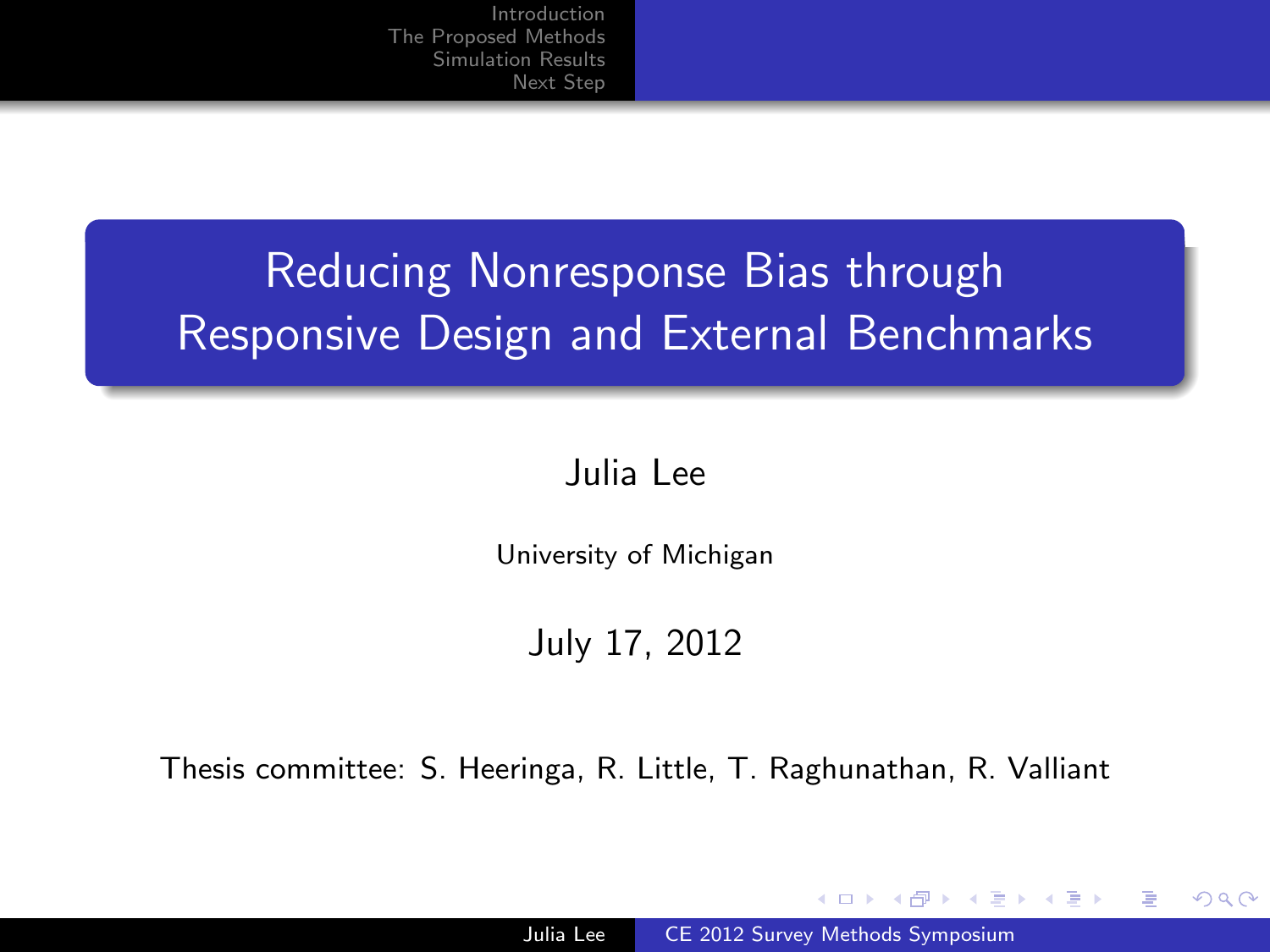#### Goals of the Project

- **1** To improve respondent representativeness
- <sup>2</sup> To assess the nature of nonresponse
- **3** To adjust for nonresponse

 $\sim$   $\sim$ 

 $\overline{AB}$ 

造

つくへ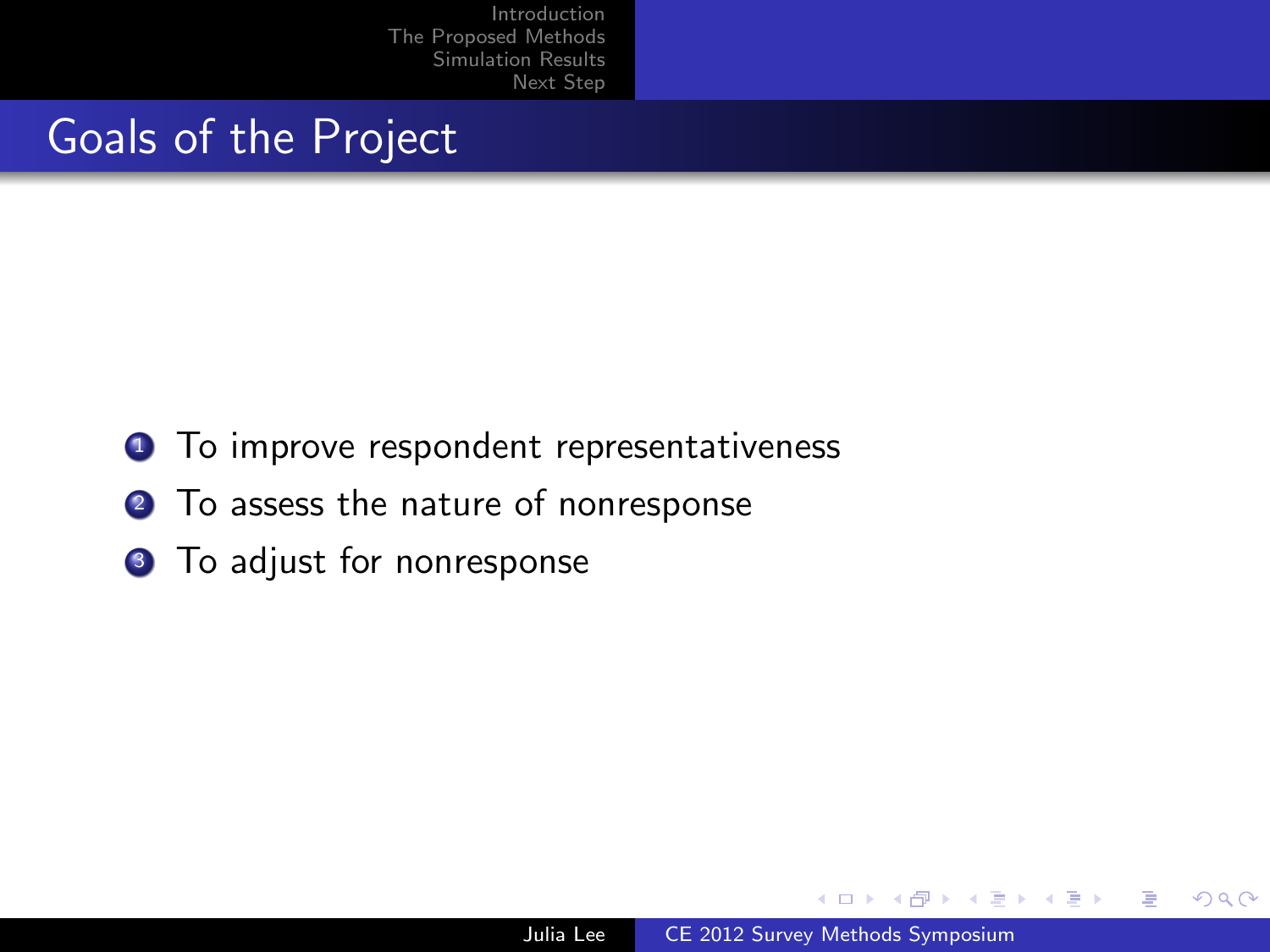# **Outline**

- **•** Introduction
- The proposed method
- Simulation results
- Next steps

4 0 8

→ 伊 ▶ → 手 ▶

Þ

э  $\,$   $299$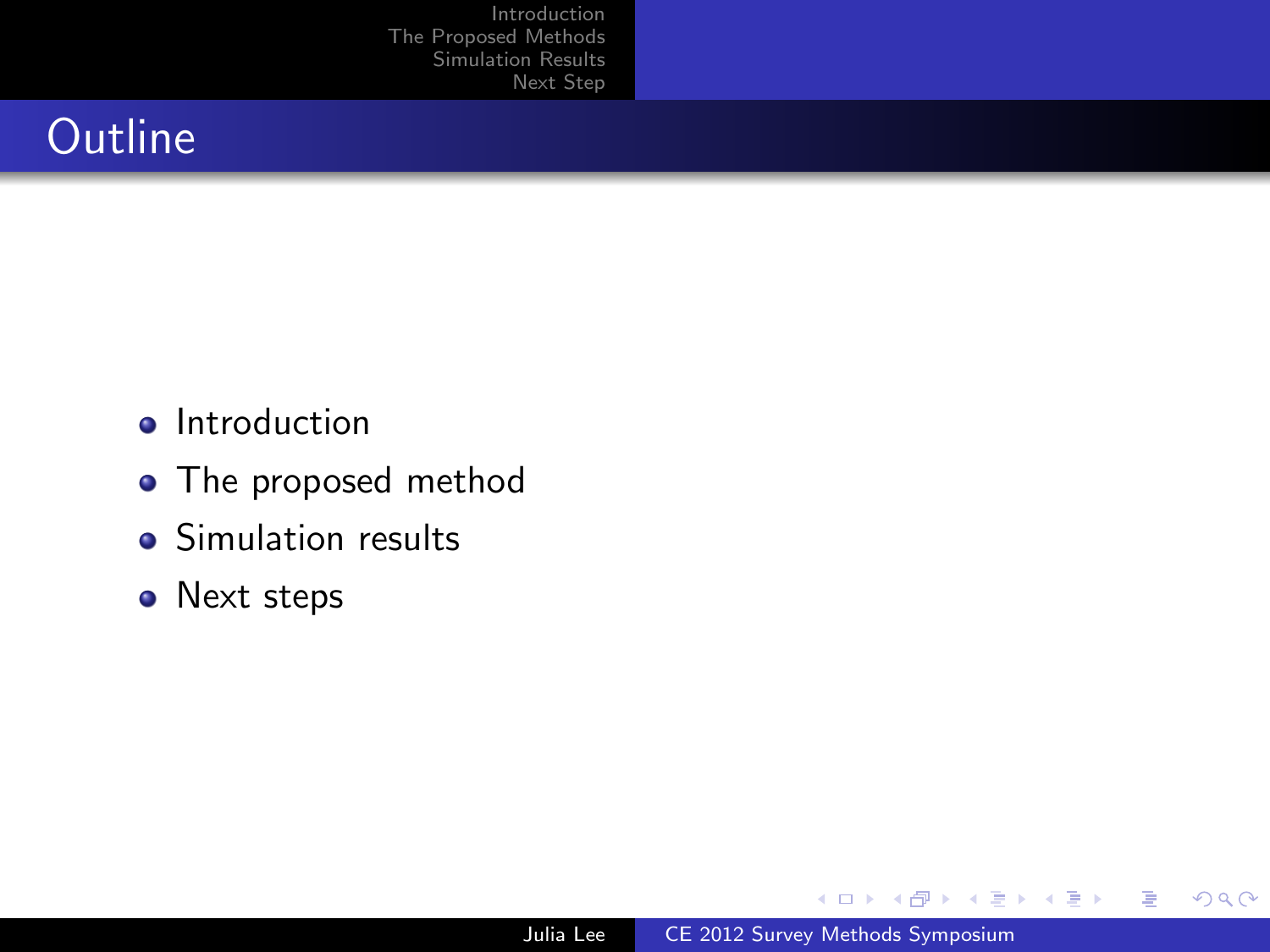Current [Practice](#page-3-0)

### Current Practice

Reduce nonresponse bias at the analysis stage:

- Weighting class methods
- Propensity score methods
- **•** Calibration
- (Imputation)

Challenges:

- Need nonrespondent information
- Assume ignorable nonresponse pattern
- **•** Extreme and highly variable weights occur

4 17 18

<span id="page-3-0"></span> $\overline{AB}$  $\rightarrow$   $\pm$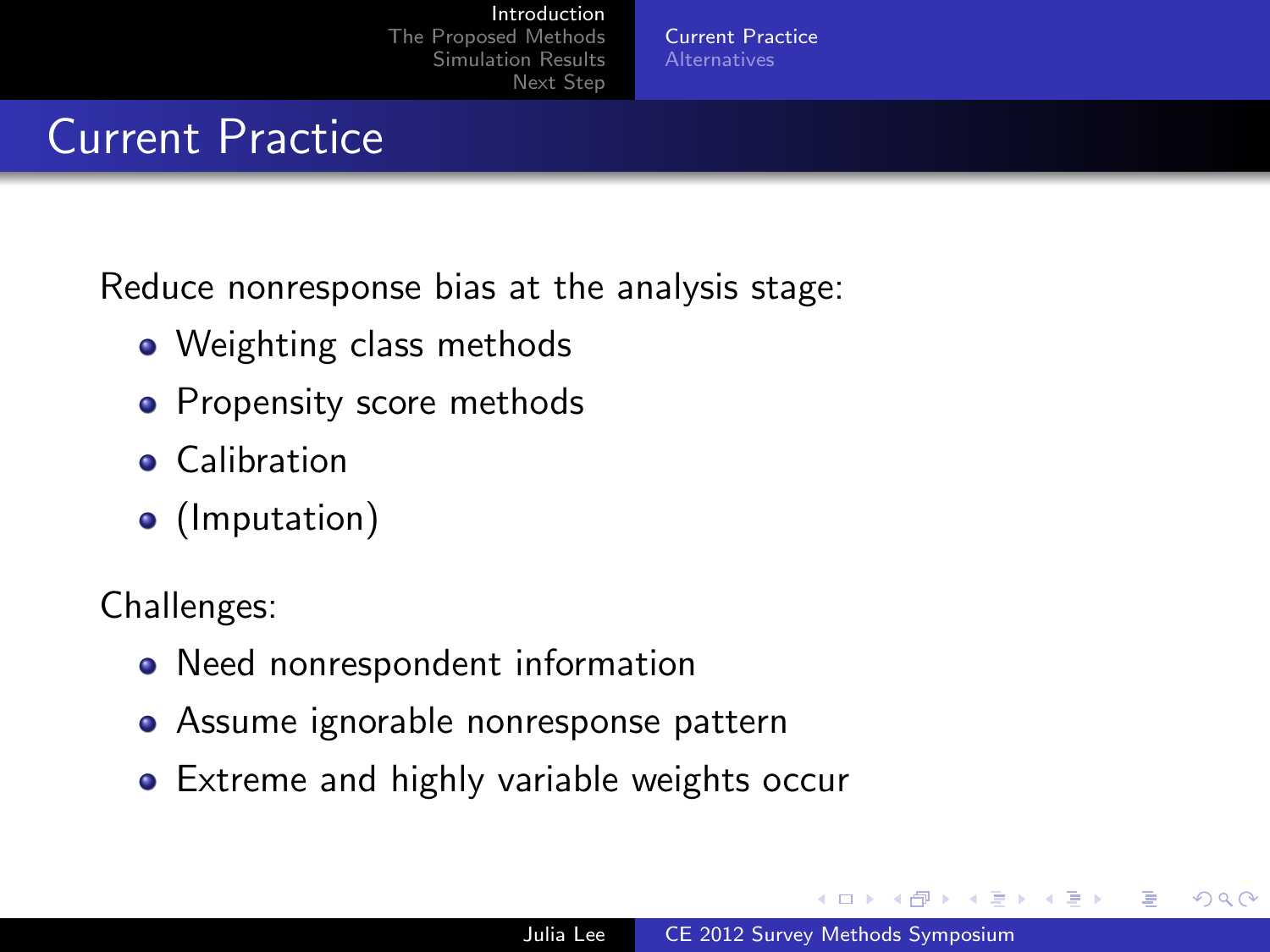Current [Practice](#page-3-0) [Alternatives](#page-4-0)

### **Alternatives**

Reduce nonresponse bias at the design and data collection stages:

- Actively control for nonresponse bias at design stage by adaptively improving respondent representativeness.
- Effectively use frame data, contextual data, paradata, and benchmark information to obviate the need for nonrespondent information.

<span id="page-4-0"></span> $\mathcal{A} \leftarrow \mathcal{A} \leftarrow \mathcal{A} \leftarrow \mathcal{A}$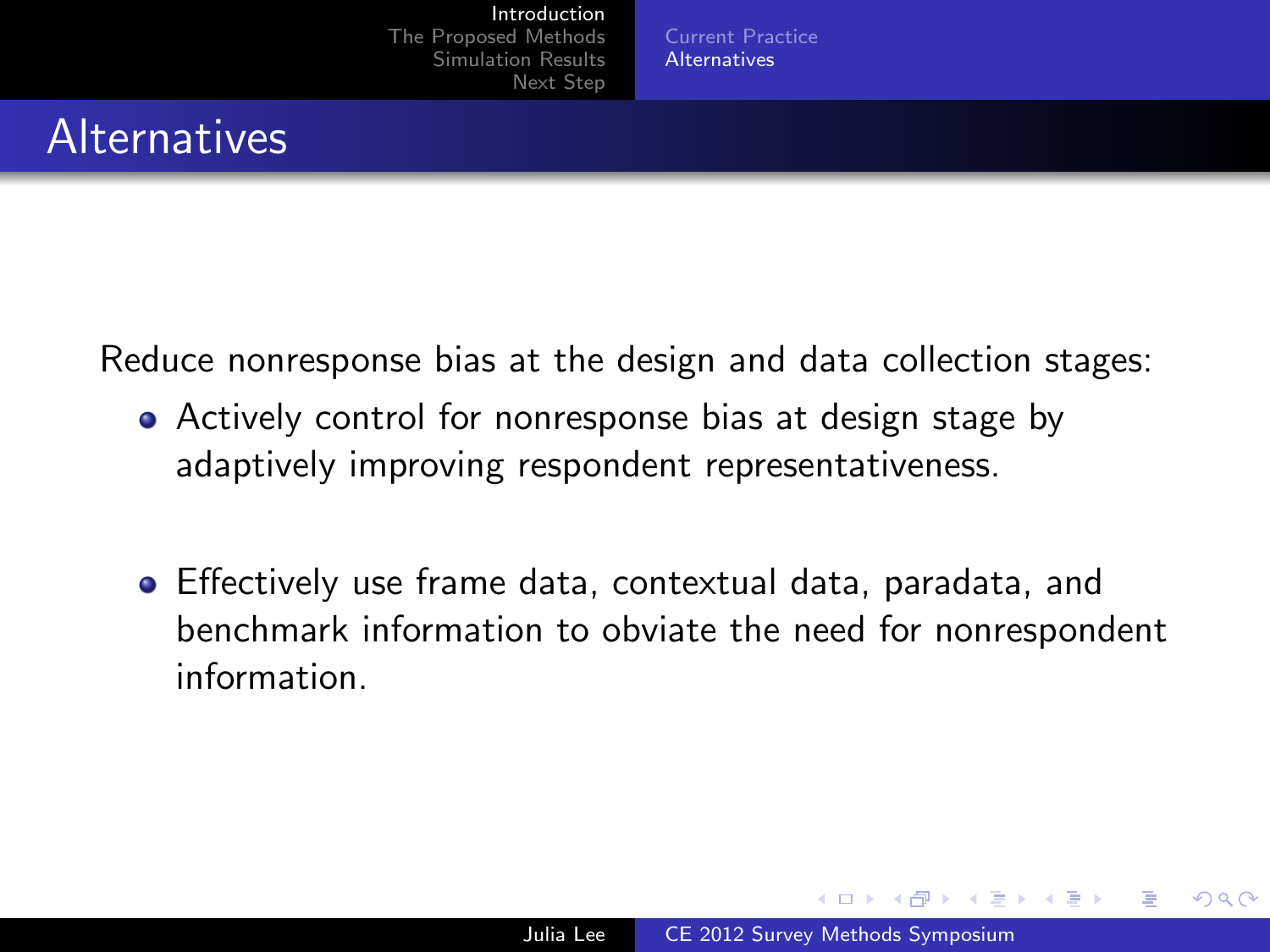[Responsive Design Procedure](#page-5-0) [Data Structure](#page-8-0) [The key steps](#page-9-0)

### Responsive Design Procedure

Objectives:

- Obviate the need for nonrespondent information
- Obtain more representative respondent pool

Terminology:

- Benchmark survey: capture desired target population, such as American Community Survey
- Current Survey: survey that you are conducting

4 17 18

<span id="page-5-0"></span>**Adviti**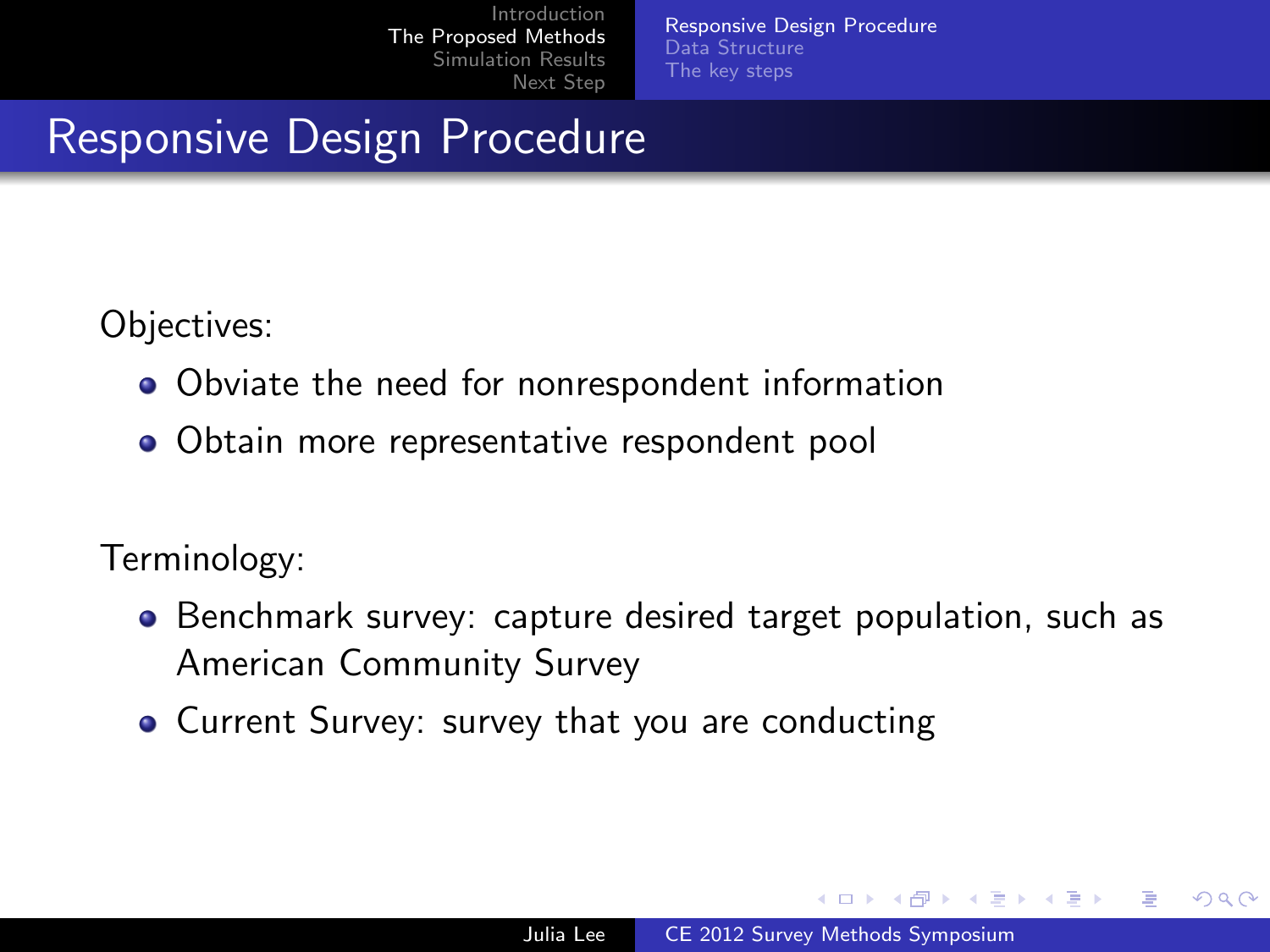[Responsive Design Procedure](#page-5-0) [Data Structure](#page-8-0) [The key steps](#page-9-0)

### Responsive Design Procedure

Setting: Surveys with multi-phase data collection

The procedures:

- **1** Complete first phase of data collection.
- 2 Combine with benchmark information
- <sup>3</sup> Augument with frame data, contextual data, and paradata.
- $\bullet$  Model the origin of each data point (1=benchmark, 0= current survey) in terms of covariates.
- **Compute ratio of propensity score density**  $(R_{ps})$  **between** benchmark and current survey.
- 6 Sample next phase subjects using  $R_{ps}$ .
- **1** Iterate steps 2 through 6 until acceptable representativeness or budget reached.

メロメ メ母メ メミメ メミメ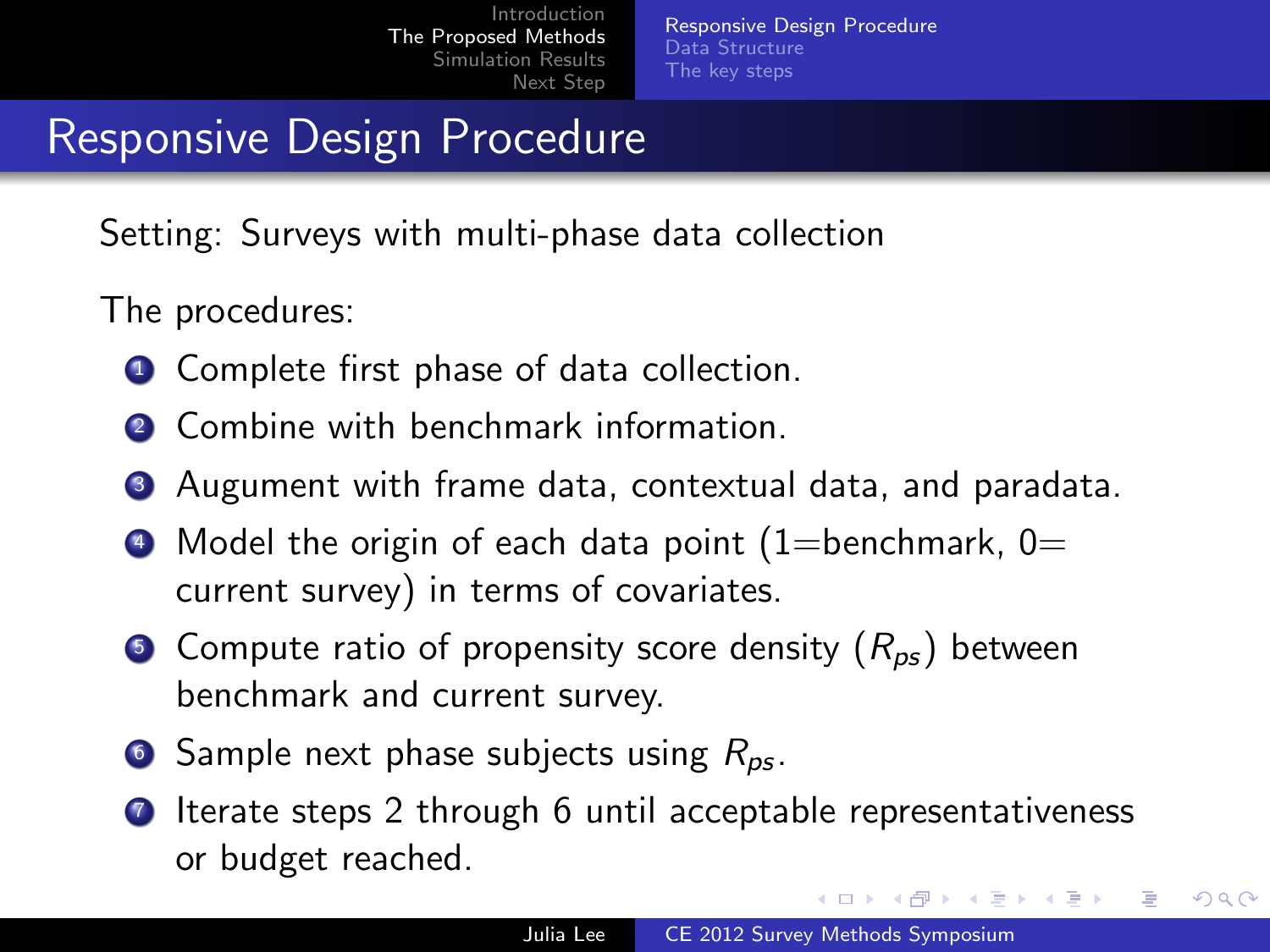[Responsive Design Procedure](#page-5-0) [Data Structure](#page-8-0) [The key steps](#page-9-0)

#### The problem

How do we know propensity scores of next phase subjects before they respond?

メロメ メ母メ メミメ メミメ

 $299$ 

э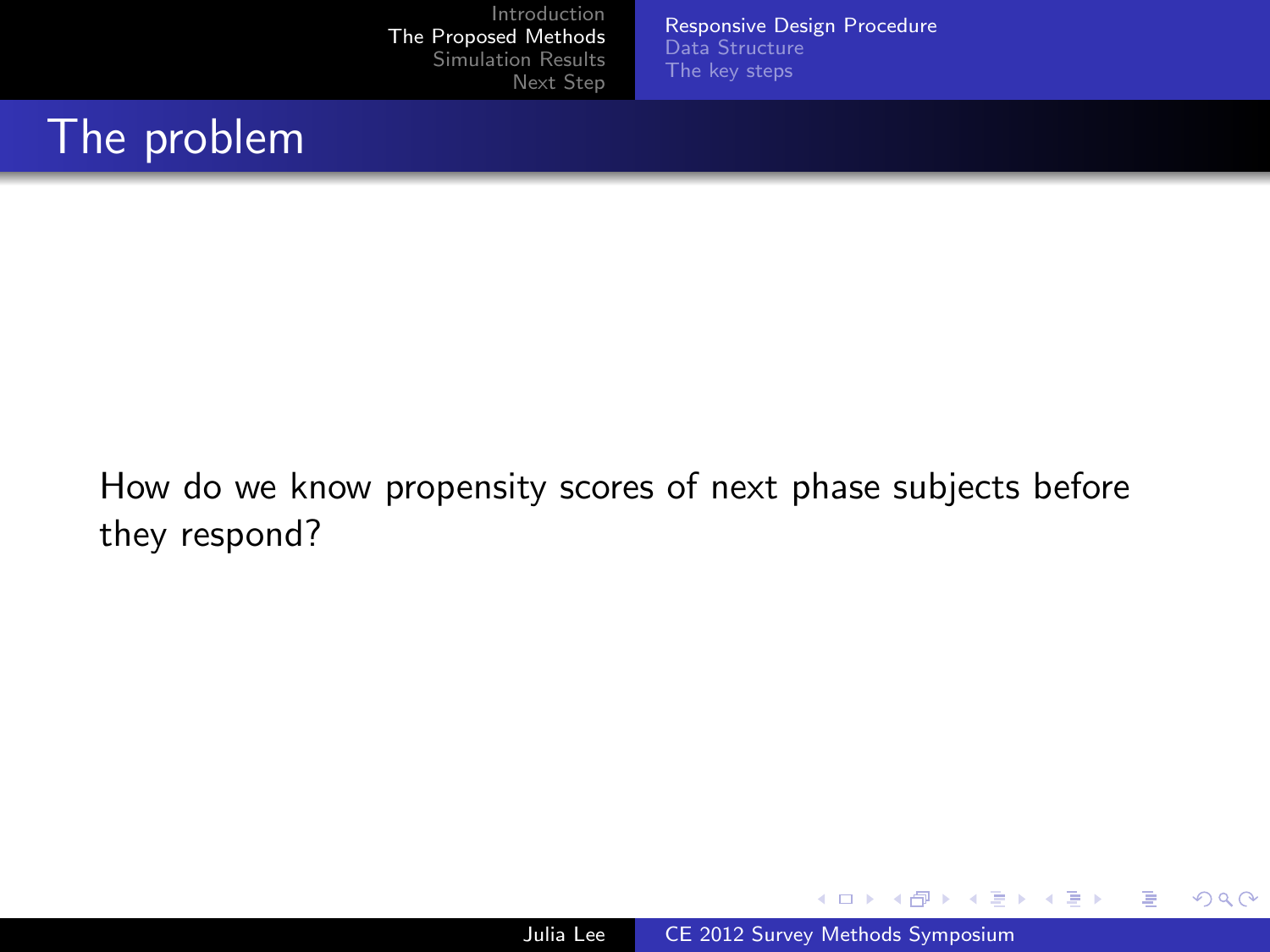[Responsive Design Procedure](#page-5-0) [Data Structure](#page-8-0) [The key steps](#page-9-0)

#### Data structure

|                |              | Y1         | Y <sub>2</sub> | Y3             | Y4         | X1         | <b>X2</b>  | X <sub>3</sub> | Z1         | Z <sub>2</sub> |
|----------------|--------------|------------|----------------|----------------|------------|------------|------------|----------------|------------|----------------|
| Bench          | $\mathbf{1}$ | $\sqrt{}$  | $\sqrt{ }$     | $\sqrt{}$      | $\sqrt{ }$ | $\sqrt{ }$ | $\sqrt{}$  | $\sqrt{}$      | $\sqrt{ }$ | $\sqrt{}$      |
| Bench          | $\mathbf{1}$ | N          | $\sqrt{ }$     | $\sqrt{ }$     | $\sqrt{}$  | ν          | V          | $\sqrt{}$      | ν          | v              |
| Bench          | $\mathbf{1}$ | $\sqrt{}$  | $\sqrt{}$      | $\sqrt{ }$     | $\sqrt{}$  | ν          | $\sqrt{ }$ | $\sqrt{}$      | ν          | $\sqrt{}$      |
| $\cdots$       | $\mathbf{1}$ | V          | ν              | $\sqrt{}$      | $\sqrt{}$  | ν          | $\sqrt{}$  | $\sqrt{ }$     | $\sqrt{ }$ | V              |
| S <sub>1</sub> | $\bf{0}$     | ν          | $\sqrt{2}$     | $\sqrt{ }$     | $\sqrt{ }$ | V          | $\sqrt{}$  | $\sqrt{ }$     | ν          | v              |
| S <sub>1</sub> | $\bf{0}$     | N          | ν              | V              | ν          | ν          | V          | ν              | ν          | $\sqrt{}$      |
| $\cdots$       | $\bf{0}$     | $\sqrt{ }$ | $\sqrt{ }$     | $\sqrt{ }$     | $\sqrt{ }$ | ν          | $\sqrt{}$  | $\sqrt{ }$     | $\sqrt{ }$ | $\sqrt{ }$     |
| S <sub>2</sub> | $\bf{0}$     |            |                |                |            | V          | V          | $\sqrt{}$      | ν          | v              |
| S <sub>2</sub> | $\bf{0}$     |            |                | <i>dissing</i> |            | ν          | $\sqrt{}$  | $\sqrt{ }$     | ν          | v              |
| S <sub>2</sub> | $\bf{0}$     |            |                |                |            | V          | $\sqrt{}$  | $\sqrt{ }$     | ν          | V              |
| S <sub>2</sub> | $\bf{0}$     |            | data           |                |            | ν          | V          | $\sqrt{ }$     | ν          | $\sqrt{ }$     |
|                | $\bf{0}$     |            |                |                |            | ν          | V          | $\sqrt{}$      | ν          | $\sqrt{}$      |

Notation:

Ys are survey variables

Xs are common covariates across benchmark survey and the sample survey.

Zs are auxiliary data or contextual data from frame, registry, or interview observations, etc.

イロメ イ何メ イヨメ イヨメー

 $299$ 

<span id="page-8-0"></span>э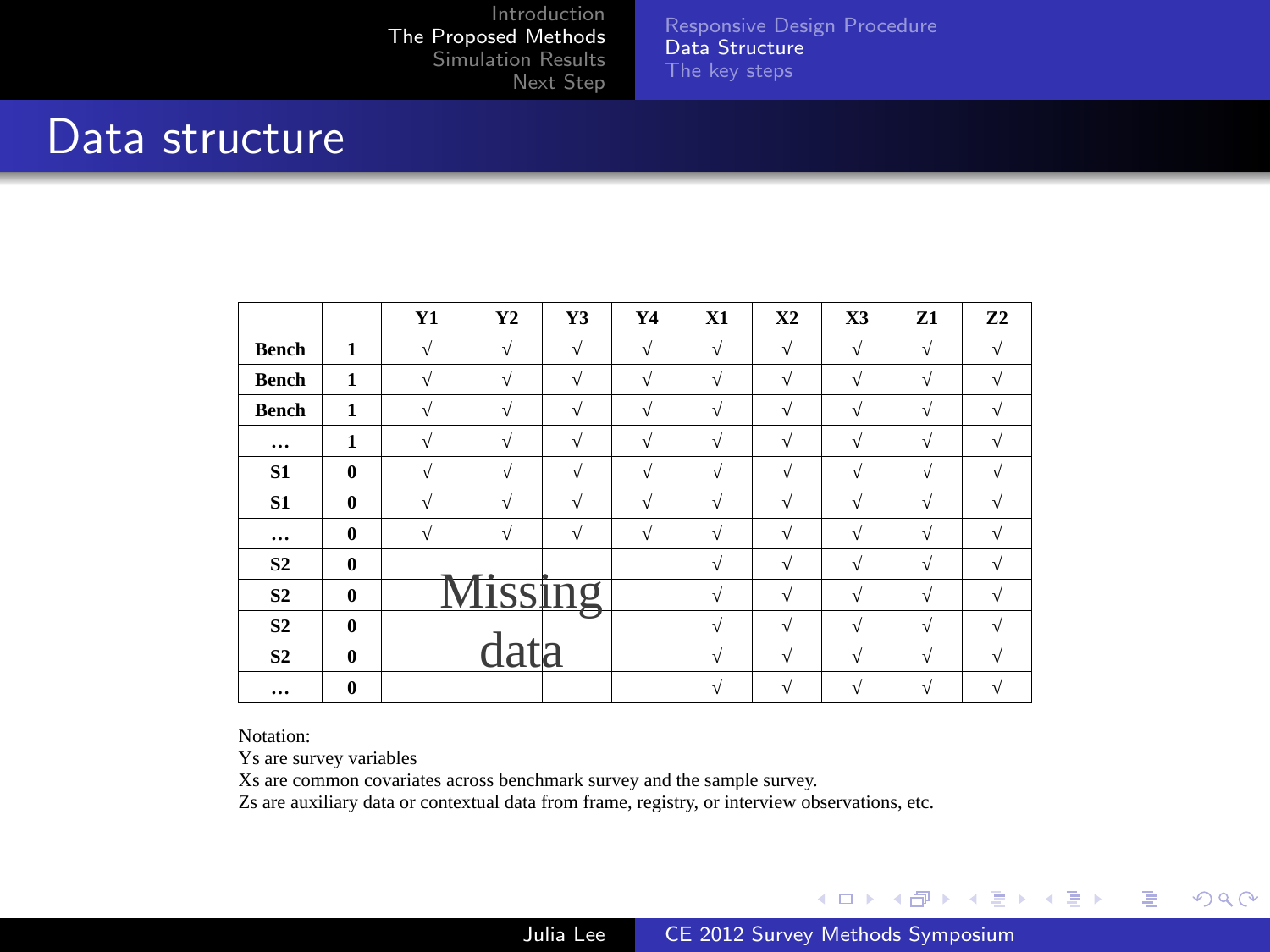[Responsive Design Procedure](#page-5-0) [Data Structure](#page-8-0) [The key steps](#page-9-0)

#### The key step 1: Imputation

Estimate propensity score of next samples using imputed covariates

|                |              | Y1         | Y2         | Y3         | Y4         | X1         | <b>X2</b>  | X3         | Z1         | Z <sub>2</sub> |
|----------------|--------------|------------|------------|------------|------------|------------|------------|------------|------------|----------------|
| Bench          | $\mathbf{1}$ | $\sqrt{ }$ | $\sqrt{ }$ | $\sqrt{ }$ | $\sqrt{}$  | $\sqrt{}$  | $\sqrt{ }$ | $\sqrt{ }$ | $\sqrt{}$  | $\sqrt{ }$     |
| Bench          | $\mathbf{1}$ | ν          | $\sqrt{ }$ | $\sqrt{ }$ | $\sqrt{}$  | $\sqrt{ }$ | $\sqrt{ }$ | $\sqrt{}$  | $\sqrt{ }$ | V              |
| Bench          | $\mathbf{1}$ | $\sqrt{}$  | $\sqrt{ }$ | $\sqrt{ }$ | $\sqrt{ }$ | ν          | $\sqrt{ }$ | $\sqrt{ }$ | $\sqrt{ }$ | $\sqrt{}$      |
| $\cdots$       | $\mathbf{1}$ | ν          | $\sqrt{}$  | $\sqrt{ }$ | $\sqrt{ }$ | ν          | $\sqrt{ }$ | $\sqrt{ }$ | ν          | V              |
| S1             | $\bf{0}$     | ν          | $\sqrt{}$  | $\sqrt{ }$ | $\sqrt{ }$ | $\sqrt{ }$ | $\sqrt{}$  | $\sqrt{ }$ | $\sqrt{ }$ | V              |
| S <sub>1</sub> | $\bf{0}$     | $\sqrt{}$  | $\sqrt{}$  | $\sqrt{ }$ | $\sqrt{}$  | $\sqrt{ }$ | $\sqrt{}$  | $\sqrt{}$  | ν          | $\sqrt{}$      |
| $\cdots$       | $\bf{0}$     | $\sqrt{}$  | V          | $\sqrt{ }$ | $\sqrt{}$  | $\sqrt{ }$ | $\sqrt{}$  | $\sqrt{}$  | $\sqrt{ }$ | $\sqrt{}$      |
| S <sub>2</sub> | $\bf{0}$     |            |            | ▲          | ▲          | $\sqrt{ }$ | $\sqrt{}$  | $\sqrt{ }$ | $\sqrt{ }$ | V              |
| S <sub>2</sub> | $\bf{0}$     | $\sim$     | $min+$     |            |            | ν          | $\sqrt{}$  | $\sqrt{ }$ | $\sqrt{ }$ | V              |
| S <sub>2</sub> | $\bf{0}$     |            |            | aų         | on,        | $\sqrt{ }$ | $\sqrt{ }$ | $\sqrt{ }$ | $\sqrt{ }$ | $\sqrt{}$      |
| S <sub>2</sub> | $\bf{0}$     | ٨          |            | ٨          | ▲          | $\sqrt{ }$ | $\sqrt{}$  | $\sqrt{ }$ | $\sqrt{ }$ | $\sqrt{ }$     |
| $\cdots$       | $\bf{0}$     |            |            | ▲          | ▲          | $\sqrt{ }$ | $\sqrt{ }$ | $\sqrt{ }$ | ν          | V              |

Notation:

Ys are survey variables

Xs are common covariates across benchmark survey and the sample survey.

Zs are auxiliary data or contextual data from frame, registry, or interview observations, etc.

**∢ロ ▶ ∢伺 ▶ ∢∃ ▶** 

重

<span id="page-9-0"></span> $\Omega$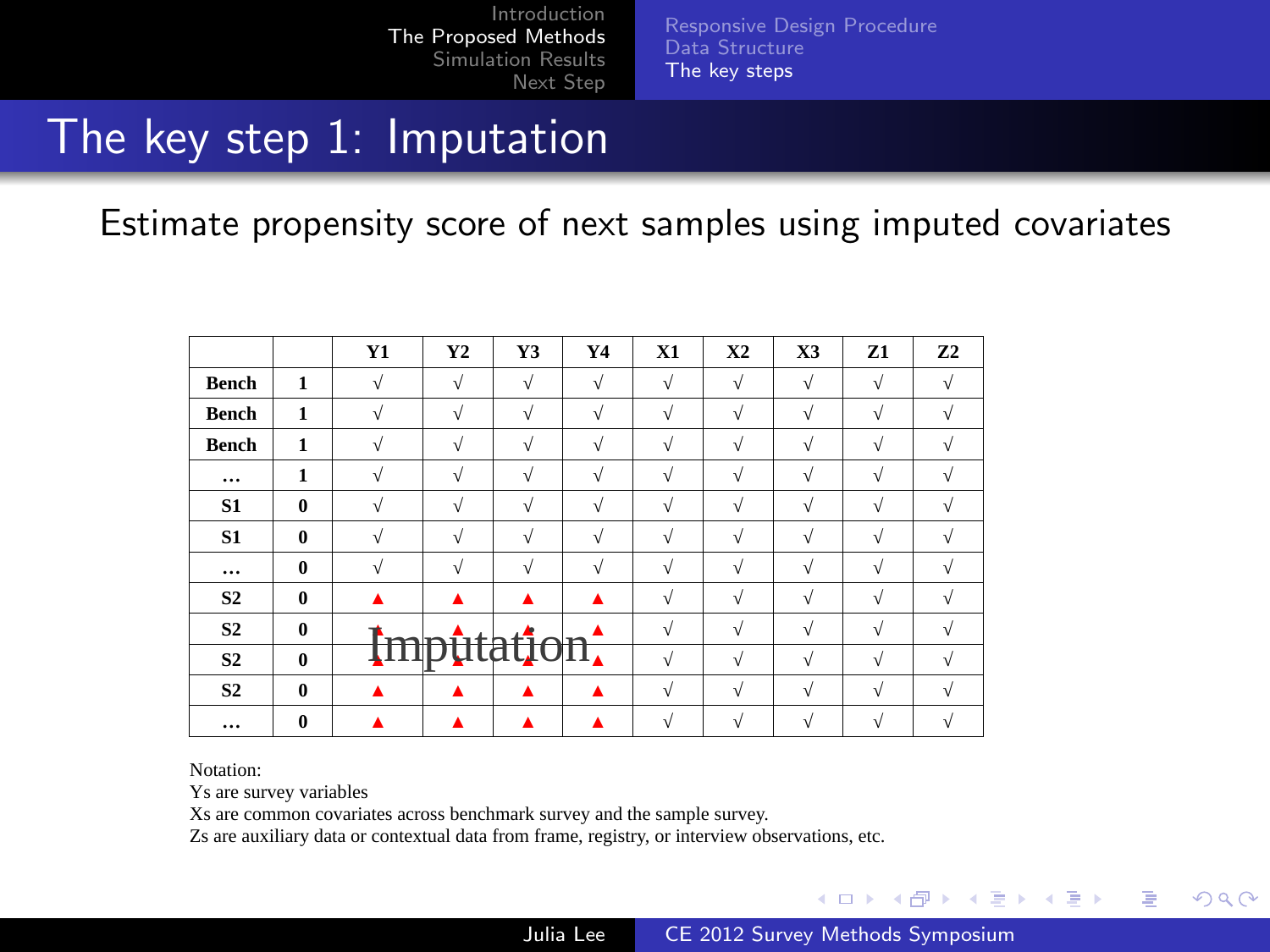[Introduction](#page-3-0) [The Proposed Methods](#page-5-0)<br>Simulation Results stion Results [Next Step](#page-18-0)

[Responsive Design Procedure](#page-5-0) [Data Structure](#page-8-0) [The key steps](#page-9-0)

### The key step 2:  $R_{ps}$

Define an acceptance/rejection process on the original sampling frame, to reduce or eliminate bias relative to the benchmark survey. Must satisfy:

$$
\pi P(Z|accept) + (1 - \pi)P(Z) = P_B(Z)
$$

where  $\pi$  is the fraction of the combined data that are newly drawn.

What we want is  $P(accept|Z)$ . Choose  $P(Z)$  to be propensity score density and use Bayes Theorem to obtain

$$
P(\mathit{accept}|Z) \propto \frac{P_B(Z)}{P(Z)}
$$

**Adviti**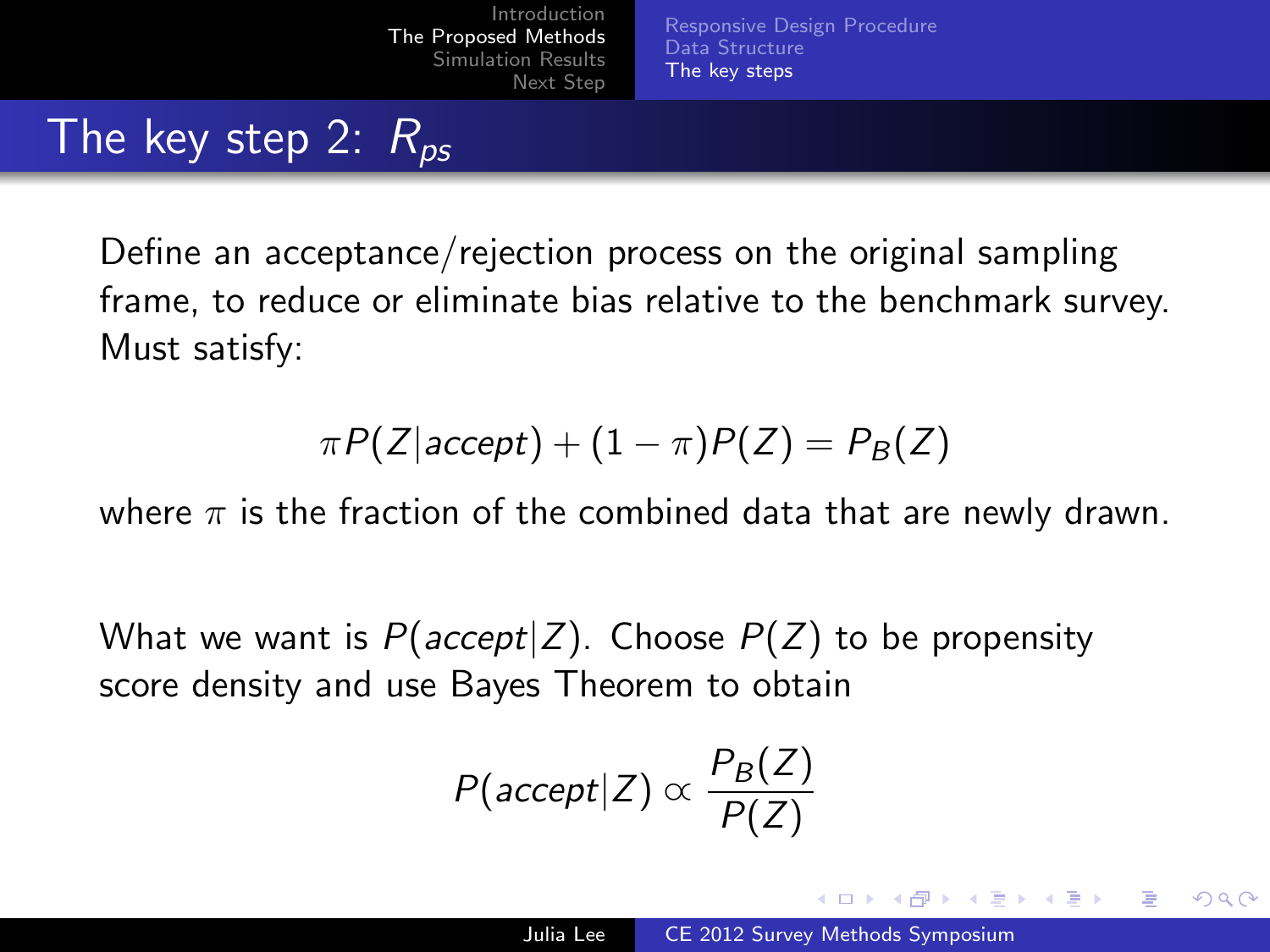<span id="page-11-0"></span>[Example](#page-11-0) Data

NHIS vs BRFSS: Covariates in the propensity score model

The usual suspects:

- **•** Geographic region
- Demographic: gender, age, race, marital status,
- Socio-economic status: education, income categories, work status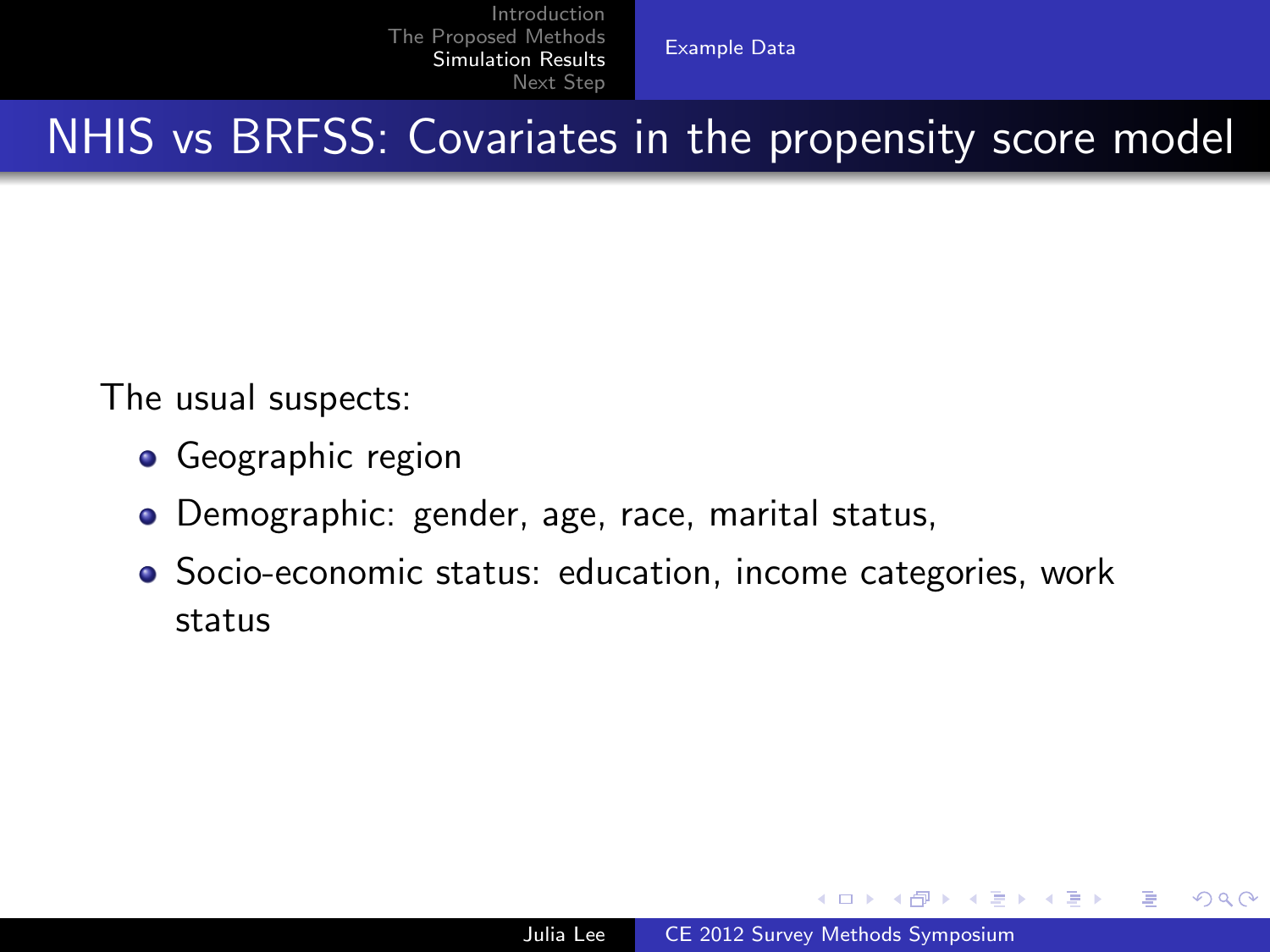[Example](#page-11-0) Data

# NHIS vs BRFSS: Observed Data

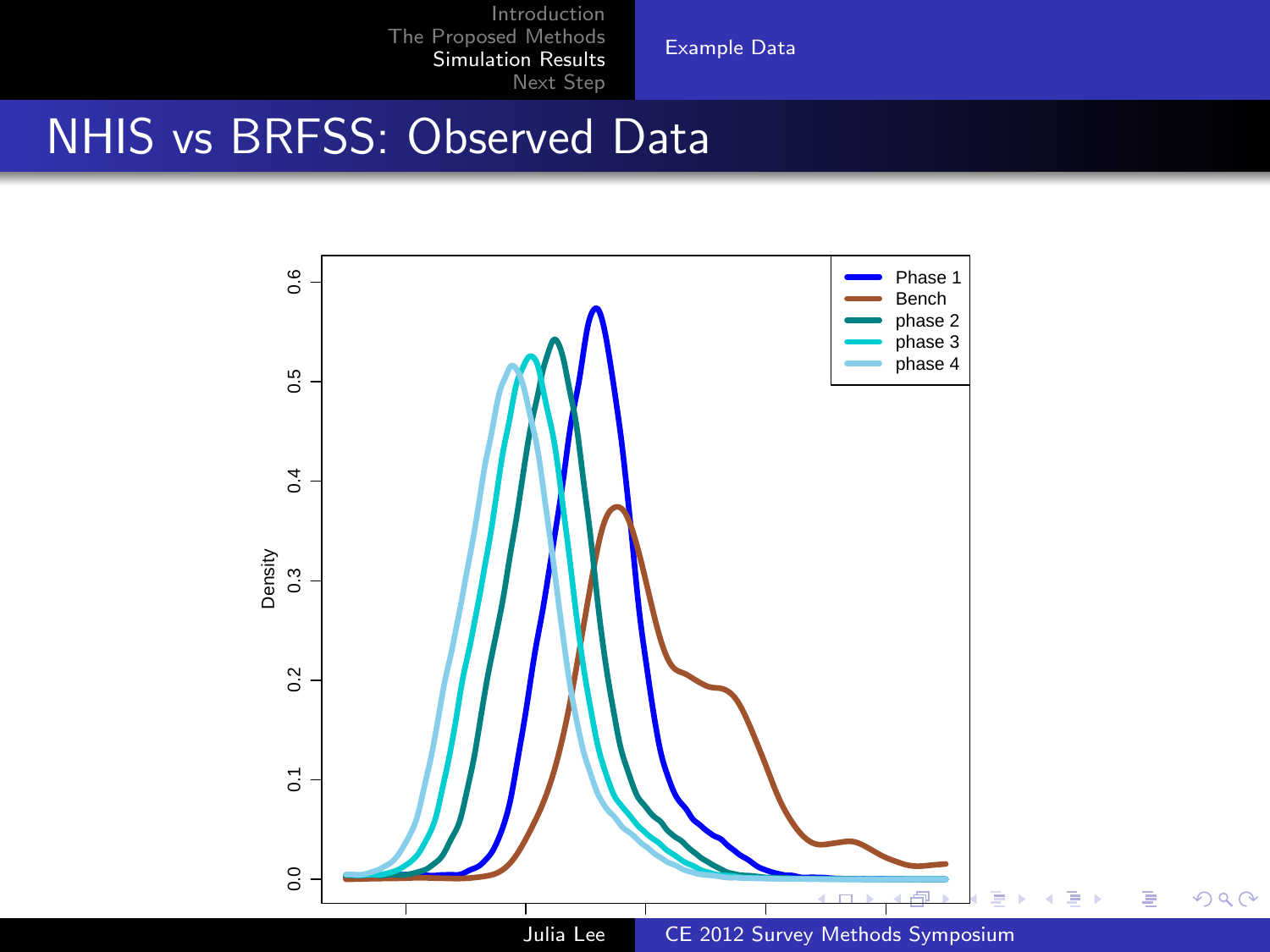[Example](#page-11-0) Data

# NHIS vs BRFSS: Observed Data

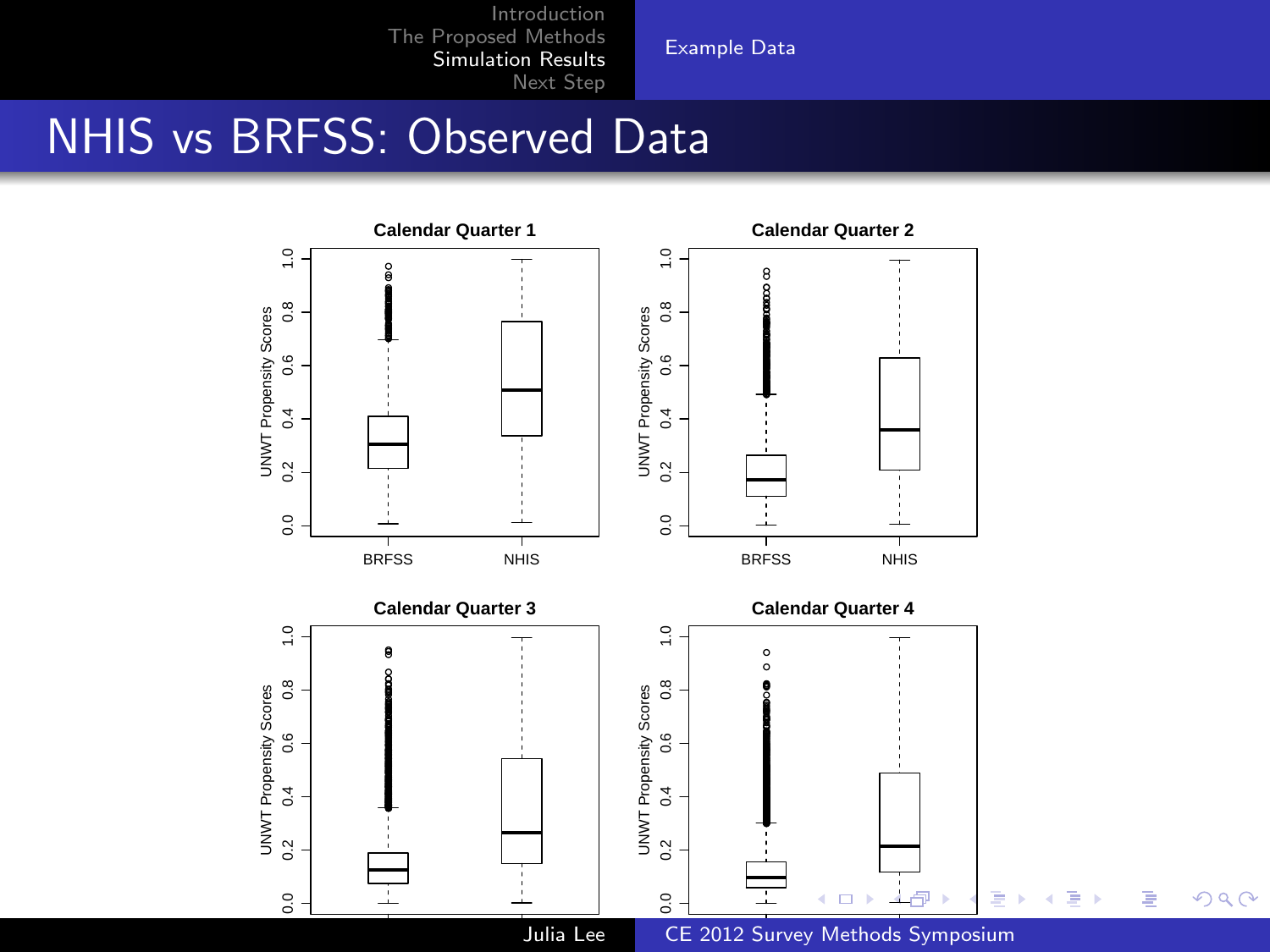[Example](#page-11-0) Data

### NHIS vs BRFSS: Responsive Design

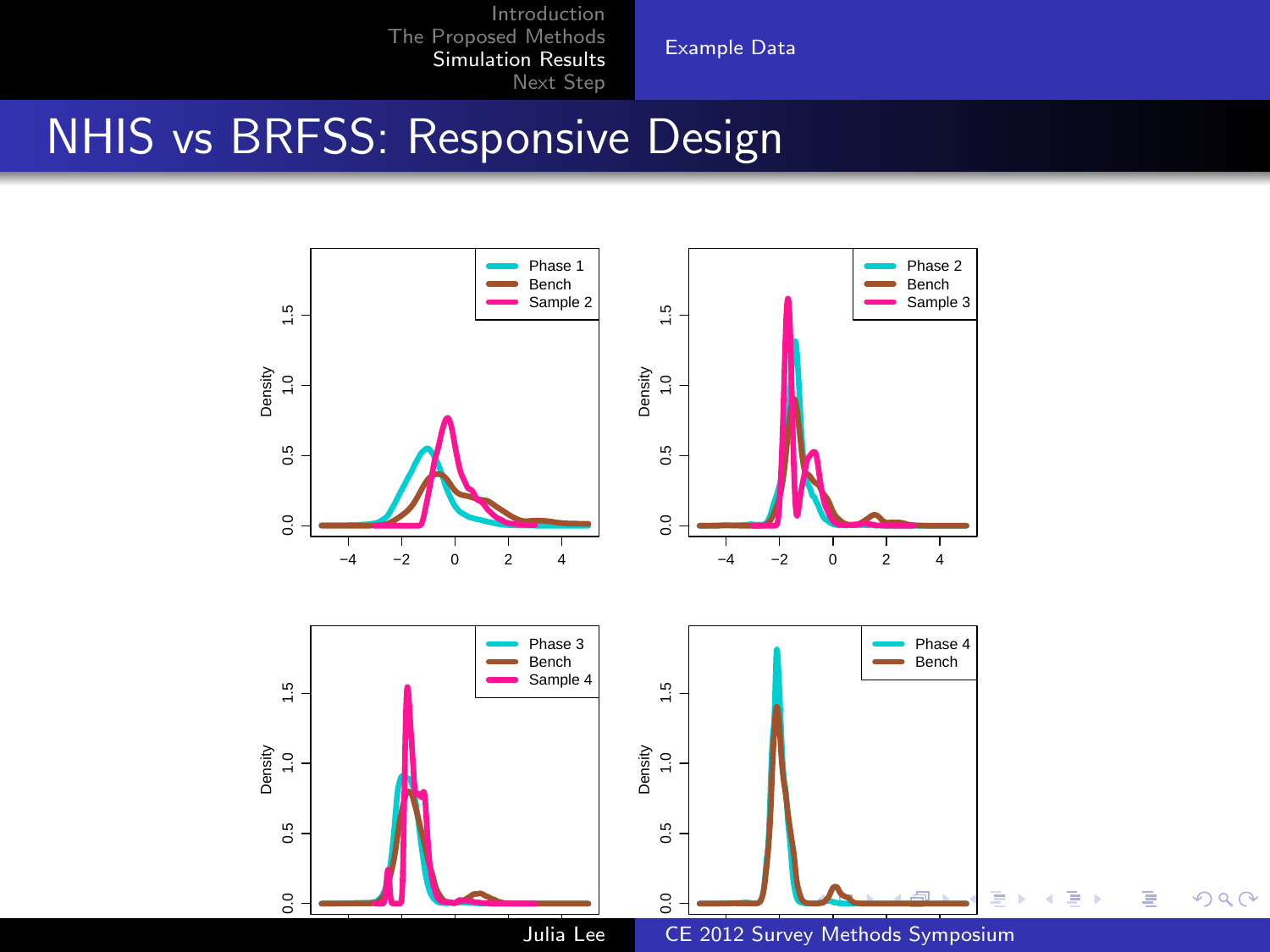[Example](#page-11-0) Data

# ACS vs CE: Observed Data

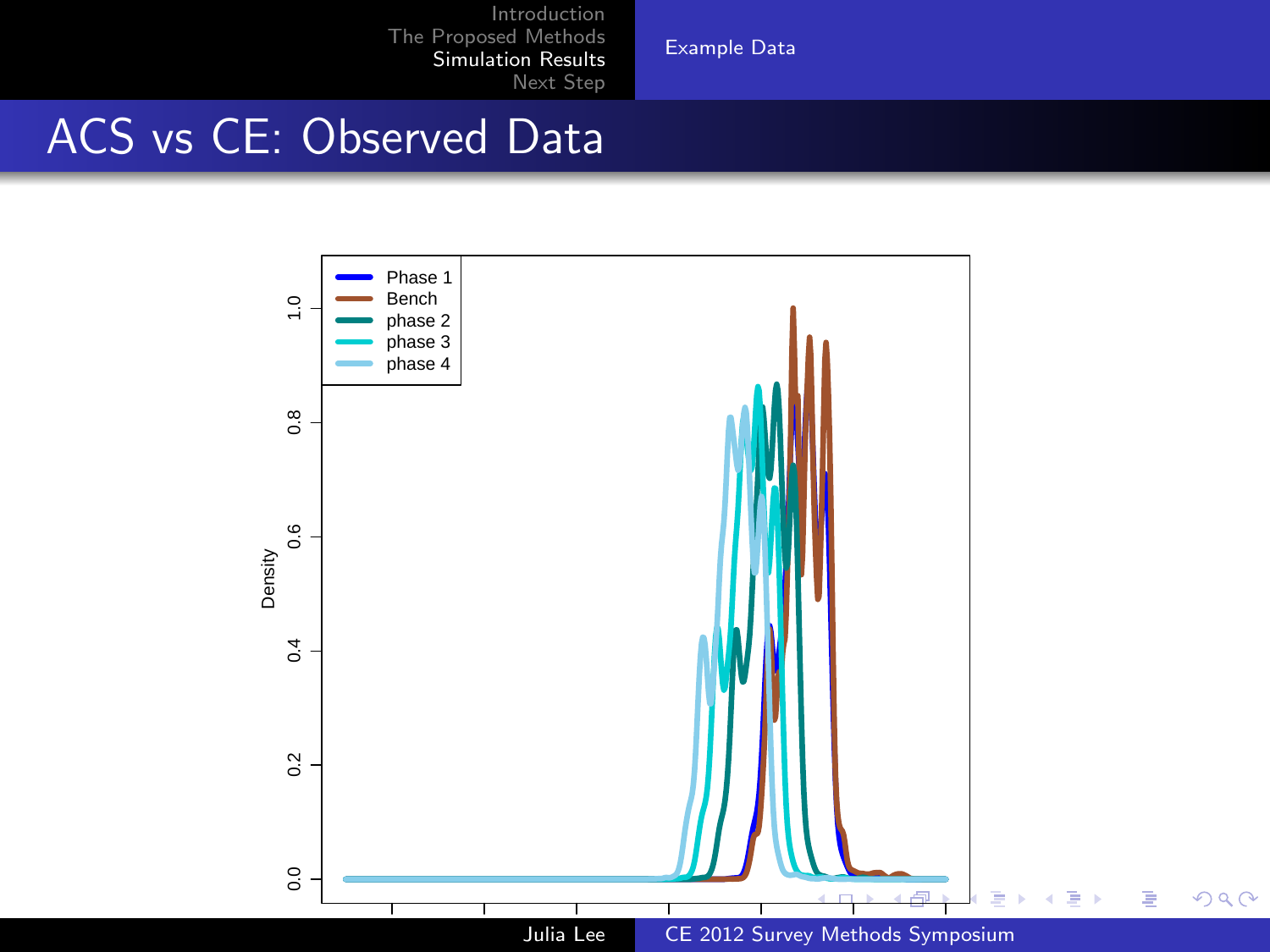[Example](#page-11-0) Data

# ACS vs CE: Observed Data

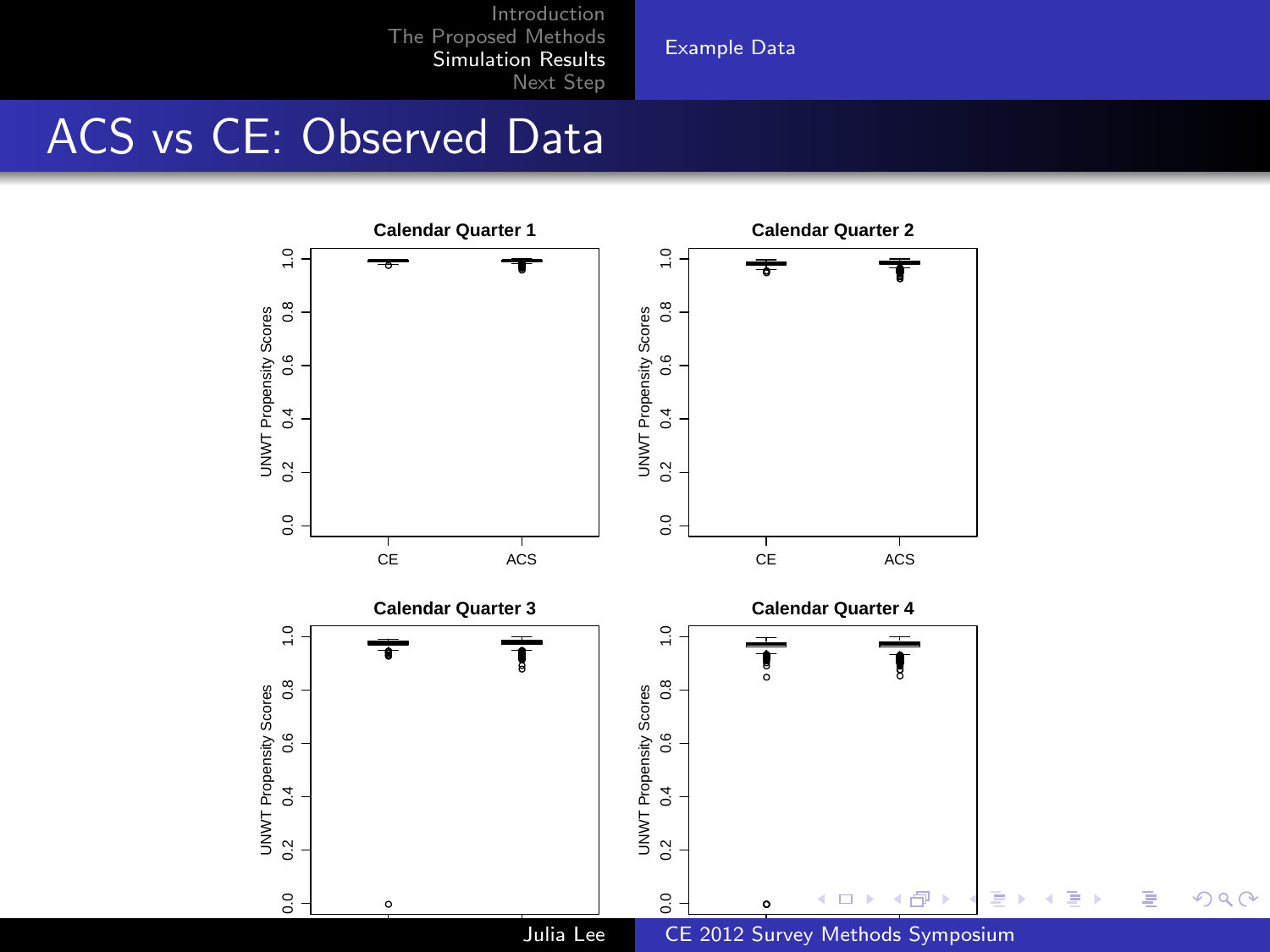[Example](#page-11-0) Data

# ACS vs CE: Observed Data

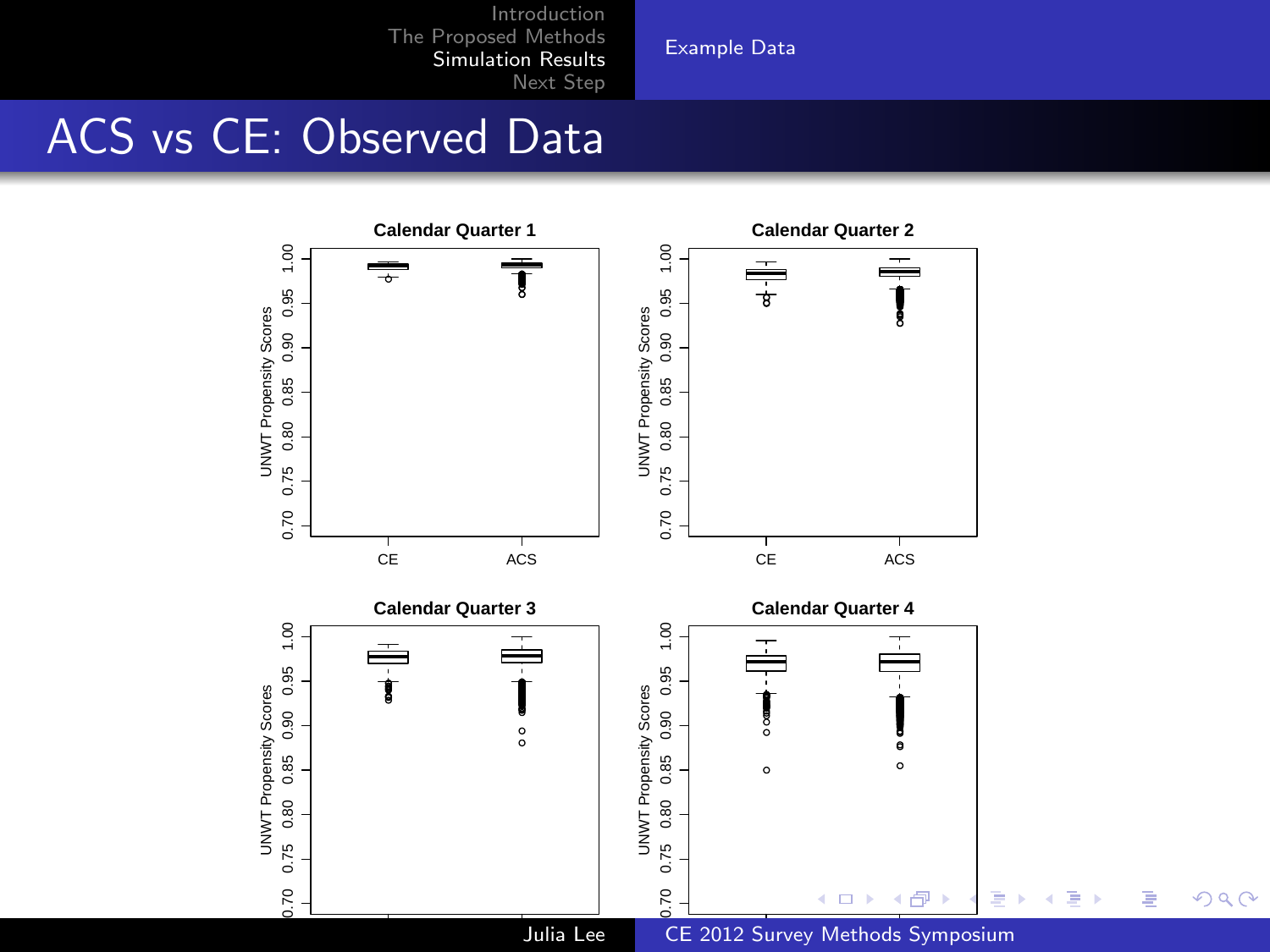[Model fit](#page-18-0)

### Model fit and similarity measures

- Model fit diagnostics
- Distance measure on densities
	- Hellinger distance to quantify the similarity between two probability distributions

$$
H^2 = \frac{1}{2} \int \left(\sqrt{dP} - \sqrt{dQ}\right)^2
$$

where  $P$  and  $Q$  represent the propensity score density from benchmark and current survey, respectively.

- **•** Balance measure on covariates
	- **Absolute distance**

<span id="page-18-0"></span> $\mathcal{A} \leftarrow \mathcal{A} \leftarrow \mathcal{A} \leftarrow \mathcal{A}$